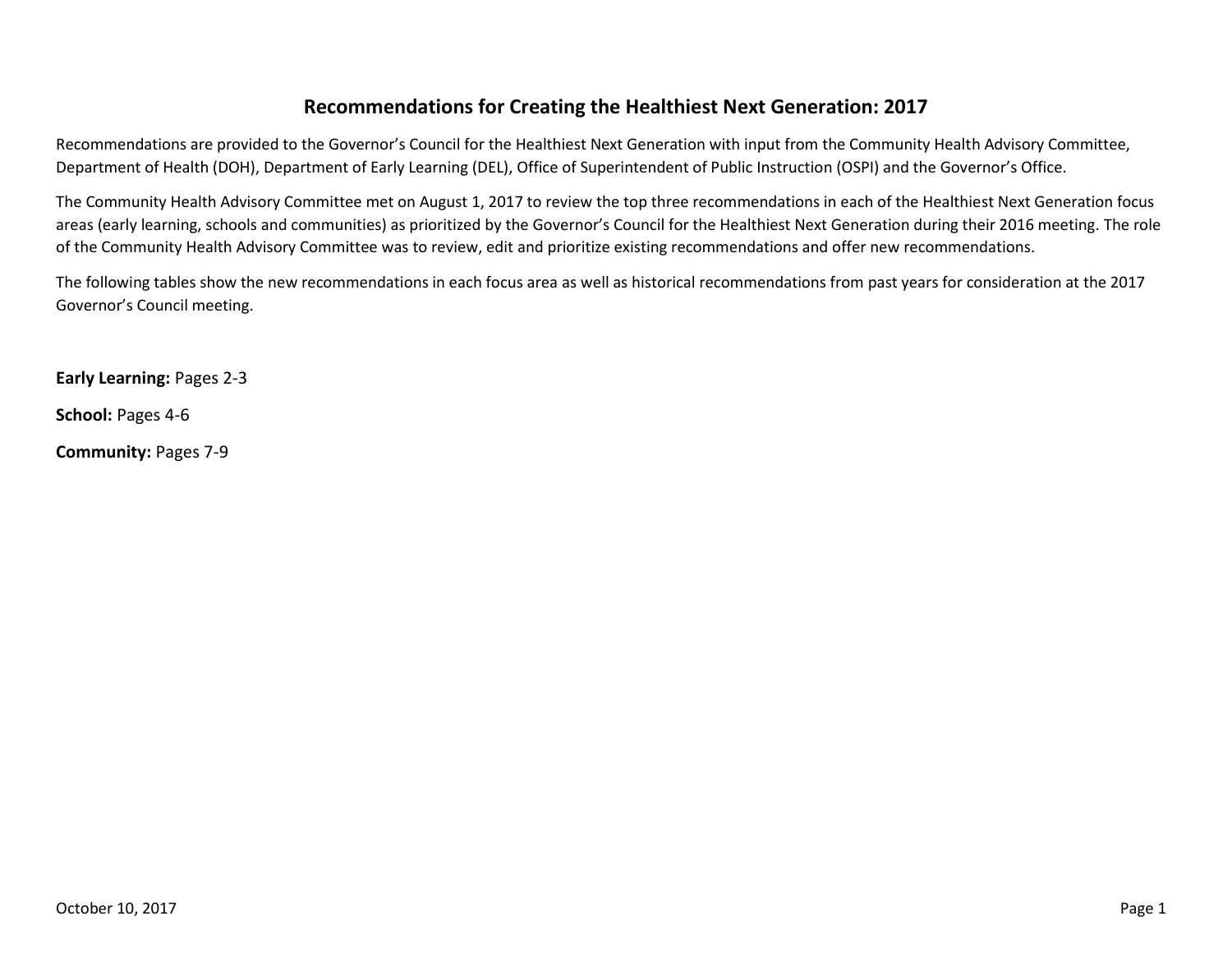## **EARLY LEARNING** (EL 1-4 are new recommendations and are highlighted. The others are historical from previous Council meetings.)

|                 | <b>Early Learning Recommendation</b>                                                                                                                                                                                                                                                                                                                                                                                                                                                                                           | <b>History</b>                                                                                                                                                                                                                                                                                                                                                                                                                                                                  | <b>Achievements</b>                                                                                                                                                                                                                                                                                                                                                                                  | <b>Gaps</b>                                                                                                                                                  |
|-----------------|--------------------------------------------------------------------------------------------------------------------------------------------------------------------------------------------------------------------------------------------------------------------------------------------------------------------------------------------------------------------------------------------------------------------------------------------------------------------------------------------------------------------------------|---------------------------------------------------------------------------------------------------------------------------------------------------------------------------------------------------------------------------------------------------------------------------------------------------------------------------------------------------------------------------------------------------------------------------------------------------------------------------------|------------------------------------------------------------------------------------------------------------------------------------------------------------------------------------------------------------------------------------------------------------------------------------------------------------------------------------------------------------------------------------------------------|--------------------------------------------------------------------------------------------------------------------------------------------------------------|
| EL1             | Support child care providers to meet<br>new licensing requirements. Increase<br>integration, training and ongoing<br>support to help child providers meet<br>health and safety child care licensing<br>requirements.<br>Health and safety includes: behavioral<br>health, communicable disease<br>control/prevention, child development,<br>developmental screening, nutrition,<br>physical activity, screen time reduction                                                                                                    | 10 <sup>th</sup> in priority after the 2016<br>٠<br>Council meeting (and #1 early<br>learning recommendation).<br><b>Updated from 2016</b><br>recommendation:<br><b>Broadened from nutrition,</b><br>physical activity and screen<br>time to include all health and<br>safety requirements.<br>Included definition of "health<br>٠<br>and safety."                                                                                                                              | In 2016, DEL began to align<br>$\blacksquare$<br>national "Caring for Our<br>Children" best-practice<br>standards on breastfeeding,<br>nutrition, physical activity and<br>screen time for Early Achievers<br>and ECEAP (a Council<br>recommendation from 2014<br>and 2015).<br>New licensing requirements are<br>$\blacksquare$<br>still under development.<br>Adoption is expected Fall 2018.<br>٠ | Funding for training and<br>consultation to meet the new<br>requirements.                                                                                    |
| EL <sub>2</sub> | <b>Expand Infant Toddler Consultation in</b><br>early learning. Support DEL's expansion<br>of the current Infant Toddler<br>Consultation to include all health and<br>safety activities and providers who care<br>for one or more infants (currently it is<br>only for providers who care for four or<br>more infants).<br>Health and safety includes: behavioral<br>health, communicable disease<br>control/prevention, child development,<br>developmental screening, nutrition,<br>physical activity, screen time reduction | 11 <sup>th</sup> in priority after the 2016<br>Council meeting (and #2 early<br>learning recommendation).<br>Updated from 2015 and 2016<br>recommendations:<br><b>Broadened from</b><br>$\blacksquare$<br>breastfeeding, nutrition,<br>physical activity and screen<br>time and environmental health<br>to include all health and safety<br>requirements.<br>Included definition of "health<br>and safety."<br>Expanded inclusion in the<br><b>Infant Toddler Consultation.</b> | No known statewide progress.                                                                                                                                                                                                                                                                                                                                                                         | Funding for a coordinated child care<br>health consultation system<br>(Washington is one of the only<br>states without one).                                 |
| EL3             | <b>Nutrition, physical activity and water</b><br>access improvements in early learning.<br>Create a Healthy Kids-Healthy Early<br>Learning grant program similar to<br><b>Healthy Kids-Healthy Schools.</b>                                                                                                                                                                                                                                                                                                                    | 12 <sup>th</sup> in priority after the 2016<br>Council meeting (and #3 early<br>learning recommendation).<br>Same as 2016 recommendation                                                                                                                                                                                                                                                                                                                                        | In 2017, DEL and WSDA partnered<br>with Mt Hood Community College<br>Head Start to provide 6 trainings for<br>early learning staff on a curriculum<br>to promote children's fruit and<br>vegetable consumption.                                                                                                                                                                                      | A new grant program. There are<br>1,977 licensed child care centers<br>and 3,832 licensed family home<br>child care providers enrolling<br>157,000 children. |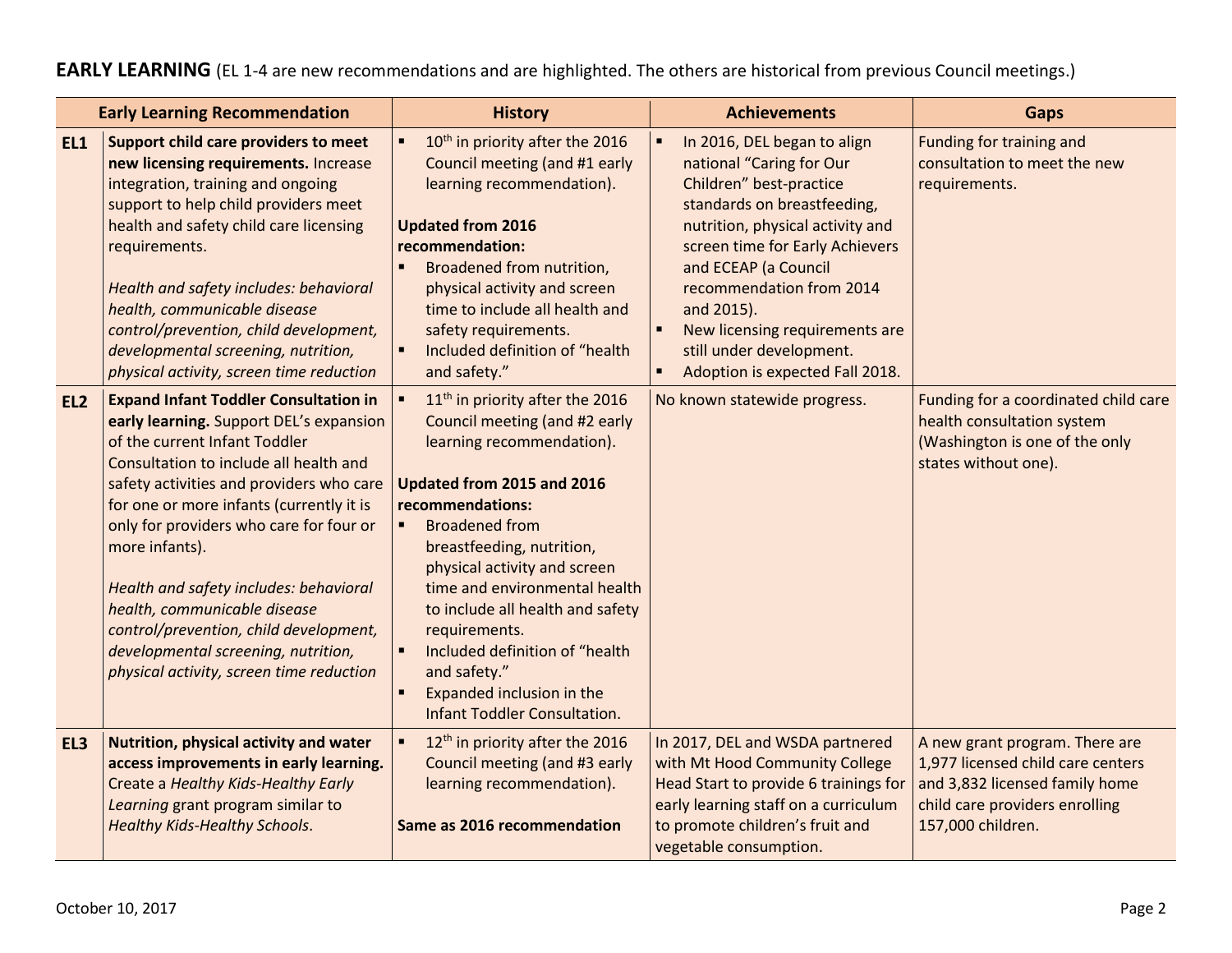|     | <b>Early Learning Recommendation</b>                                                                                                                                                                                                                   | <b>History</b>                                                                                                                                            | <b>Achievements</b>                                                                                                                                                                                                                                                                                                                                                                                                                                                                 | <b>Gaps</b>                                                                                                                                                                                       |
|-----|--------------------------------------------------------------------------------------------------------------------------------------------------------------------------------------------------------------------------------------------------------|-----------------------------------------------------------------------------------------------------------------------------------------------------------|-------------------------------------------------------------------------------------------------------------------------------------------------------------------------------------------------------------------------------------------------------------------------------------------------------------------------------------------------------------------------------------------------------------------------------------------------------------------------------------|---------------------------------------------------------------------------------------------------------------------------------------------------------------------------------------------------|
| EL4 | Support training and consultation for<br>Early Achiever's coaches on nutrition<br>and physical activity as a means of<br>increasing the quality of nutrition and<br>physical activity in early learning<br>programs.                                   | <b>New 2017 recommendation</b>                                                                                                                            | DEL is completing the process<br>of developing additional health<br>related trainings for all licensed<br>child care programs as<br>mandated by the federal Child<br><b>Care and Development Block</b><br>Grant.<br>The UW Center for Public<br>Health Nutrition, with funding<br>from DOH, created a STARS-<br>approved online Mealtime<br>Environments module for early<br>learning providers based on<br>Let's Move! Child Care. There<br>are now 5 online modules<br>available. | Funding to provide training and<br>consultation to Early Achievers<br>coaches so that they can work with<br>child care providers to improve<br>healthy eating and physical activity<br>practices. |
|     | The recommendations below are from previous Governor Council meetings and are provided here for context.                                                                                                                                               |                                                                                                                                                           |                                                                                                                                                                                                                                                                                                                                                                                                                                                                                     |                                                                                                                                                                                                   |
|     | <b>Early Learning Recommendation</b>                                                                                                                                                                                                                   | <b>History</b>                                                                                                                                            |                                                                                                                                                                                                                                                                                                                                                                                                                                                                                     | <b>Achievements</b>                                                                                                                                                                               |
| EL5 | Health information outreach program<br>for child care - Family, Friend and<br>Neighbor care (subsidized and non-<br>subsidized), e.g. outreach for best<br>practices on breastfeeding, nutrition<br>immunizations, oral health & physical<br>activity. | 13 <sup>th</sup> in priority after the 2016<br>$\blacksquare$<br>Council meeting.<br>3rd in priority after the 2015<br>$\blacksquare$<br>Council meeting. | The Early Start Act requires that DEL Licensors now monitor Family,<br>Friend and Neighbor (FFN) care providers who receive state subsidy<br>which allows DEL staff to better engage with these providers and share<br>health and safety information.                                                                                                                                                                                                                               |                                                                                                                                                                                                   |
| EL6 | Partner with local public health and<br>community health organizations in high<br>need communities to:<br>Conduct limited health and<br>$\blacksquare$                                                                                                 | 11 <sup>th</sup> in priority after the 2015<br>$\blacksquare$<br>Council meeting.                                                                         | No known statewide progress.                                                                                                                                                                                                                                                                                                                                                                                                                                                        |                                                                                                                                                                                                   |

developmental screenings in child care and preschool settings.  $\vert$  **Assure that children have medical** and dental providers for ongoing

preventive care.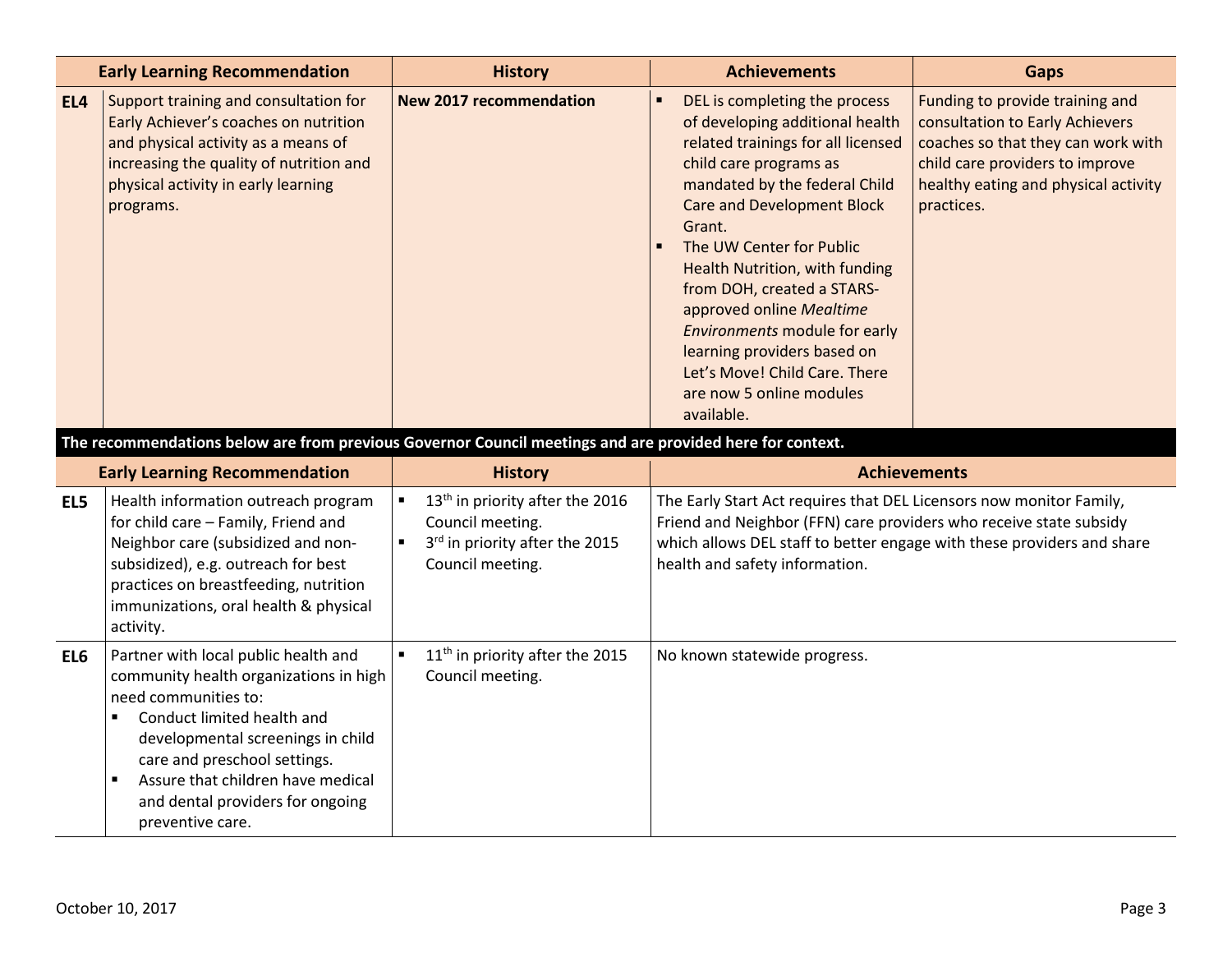## **SCHOOL** (S 1-3 are new recommendations and are highlighted. The others are historical from previous Council meetings.)

|                | <b>School Recommendation</b>                                                                                                                                                                                                                  | <b>History</b>                                                                                                                                                                                                                                                                             |                     | <b>Achievements</b>                                                                                                                                                                                                                                                                                                                                                                                                                                                                                                                                                                                                                                                                                             | <b>Gaps</b>                                                                                                                                                                   |
|----------------|-----------------------------------------------------------------------------------------------------------------------------------------------------------------------------------------------------------------------------------------------|--------------------------------------------------------------------------------------------------------------------------------------------------------------------------------------------------------------------------------------------------------------------------------------------|---------------------|-----------------------------------------------------------------------------------------------------------------------------------------------------------------------------------------------------------------------------------------------------------------------------------------------------------------------------------------------------------------------------------------------------------------------------------------------------------------------------------------------------------------------------------------------------------------------------------------------------------------------------------------------------------------------------------------------------------------|-------------------------------------------------------------------------------------------------------------------------------------------------------------------------------|
| S <sub>1</sub> | Nutrition, physical activity and water<br>access improvements in schools.<br>Sustain and expand Healthy Kids-<br>Healthy Schools (HK-HS) grants.                                                                                              | 1 <sup>st</sup> in priority after the 2016<br>Council meeting (and #1 school<br>recommendation).<br>Same as 2016 recommendation.<br>Updated from 2014 and 2015<br>recommendations                                                                                                          | ٠                   | \$5 million dollars appropriated<br>one-time in the 2015-17<br>capital budget for HK-HS<br>grants.<br>The HK-HS grant was<br>implemented and awarded in<br>2016 to 93 school districts for<br>466 school requests.                                                                                                                                                                                                                                                                                                                                                                                                                                                                                              | Reinvestment in this grant with<br>increased funding to meet the need<br>(\$17,942,683 of requests were<br>received in 2016).                                                 |
| S <sub>2</sub> | Encourage schools and all other child<br>and family serving programs and<br>agencies to integrate evidence-based<br>social and emotional health and<br>trauma-informed education to reduce<br>the effect of Adverse Childhood<br>Experiences. | 3rd in priority after the 2016<br>Council meeting (and #2 school<br>recommendation).<br><b>Updated from 2016</b><br>recommendation:<br>Broadened beyond schools to<br>all child and family serving<br>programs and agencies.<br>Added "evidence-based" and<br>"trauma-informed education." | п<br>$\blacksquare$ | The 2017 Budget directed OSPI<br>to reconvene a work group to<br>build upon the work of the<br>previous SEL group established<br>under section 501(34), chapter<br>4, Laws of 2015 3rd sp. sess.<br>This work group must: (a)<br>identify and articulate<br>developmental indicators for<br>each grade level for each of the<br>social emotional learning<br>benchmarks, (b) solicit<br>feedback from stakeholders,<br>and (c) develop a model of best<br>practices or guidance for<br>schools on implementing the<br>benchmarks and indicators.<br>The work group must also<br>submit recommendations to<br>the education committees of<br>the legislature and the office of<br>the governor by June 30, 2019. | Increased funding for social<br>emotional learning.<br>Increased teacher training on<br>social emotional learning,<br>trauma-informed practices and<br>linkage to discipline. |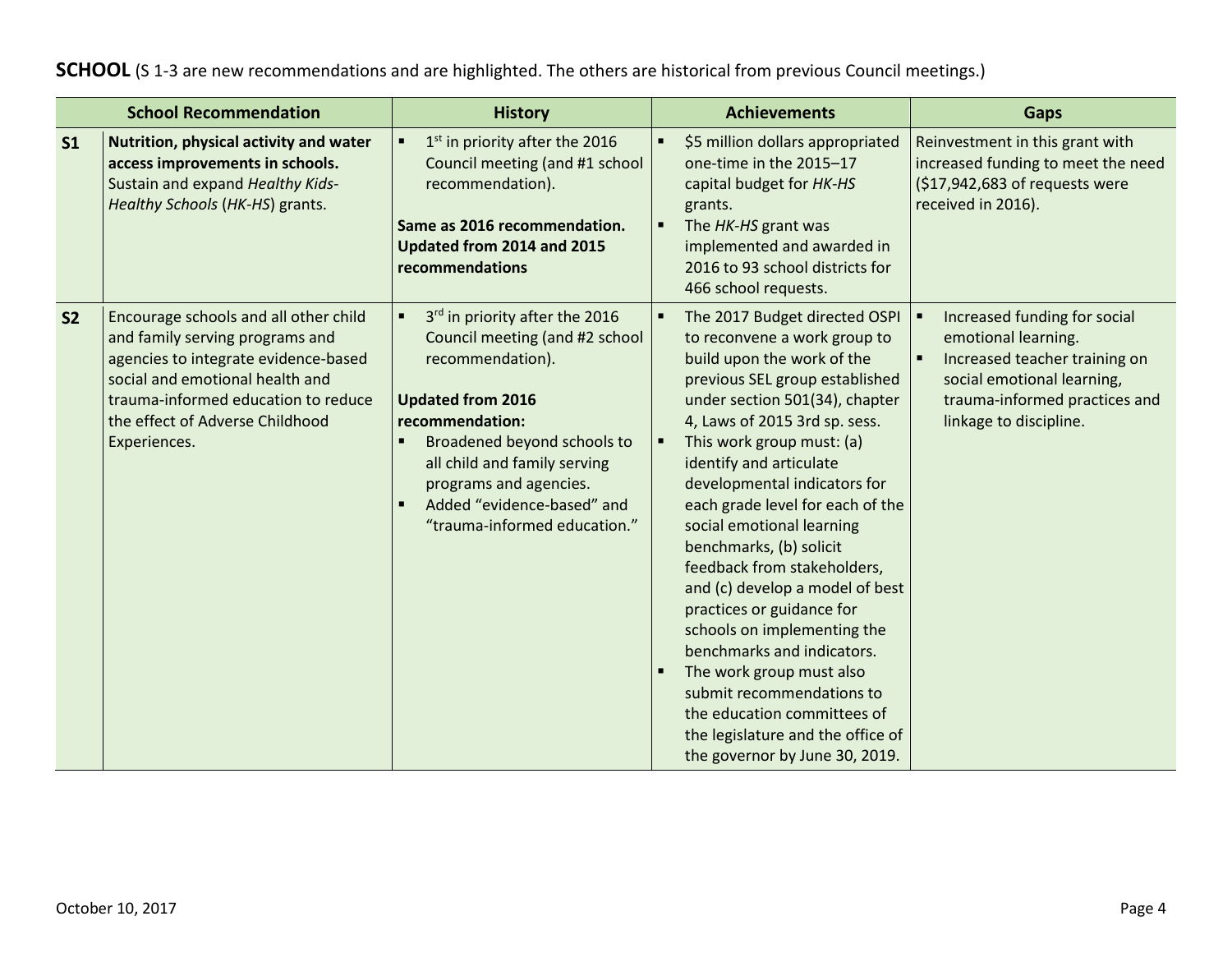| <b>School Recommendation</b> |                                                                                                                                                                                                                                                                                                                                                                                                                                                                                                                                                                                                                                                                                                    | <b>History</b>                                                                                                                                                                                                                         | <b>Achievements</b>                                                                                                                                                                                                                                                                                                                               | Gaps                                                                                                                                                                                                                                                                                                                                    |
|------------------------------|----------------------------------------------------------------------------------------------------------------------------------------------------------------------------------------------------------------------------------------------------------------------------------------------------------------------------------------------------------------------------------------------------------------------------------------------------------------------------------------------------------------------------------------------------------------------------------------------------------------------------------------------------------------------------------------------------|----------------------------------------------------------------------------------------------------------------------------------------------------------------------------------------------------------------------------------------|---------------------------------------------------------------------------------------------------------------------------------------------------------------------------------------------------------------------------------------------------------------------------------------------------------------------------------------------------|-----------------------------------------------------------------------------------------------------------------------------------------------------------------------------------------------------------------------------------------------------------------------------------------------------------------------------------------|
| S <sub>3</sub>               | Access to healthy food in schools.<br>Support efforts to improve access and<br>participation for all children in<br>programs that support healthy foods<br>by:<br>Funding statewide implementation<br>of specific effective programs such<br>as Farm to School, school gardens,<br>Smarter Lunchrooms, Universal<br>Breakfast, Breakfast After the Bell,<br>etc.<br>Encouraging participation in<br>alternative programs such as<br><b>Community Eligible Provision and</b><br>Provision 2 for qualifying schools so<br>all students eat free of charge.<br>Encouraging support and technical<br>assistance in the assessment and<br>promotion of local wellness policies<br>in schools statewide. | 4 <sup>th</sup> in priority after the 2016<br>Council meeting (and #3 school<br>recommendation).<br>Updated from 2014, 2015 and<br>2016 recommendations:<br>Included specific actions on<br>how to support access to<br>healthy foods. | OSPI developed the<br>$\blacksquare$<br><b>Washington Smarter</b><br>Lunchrooms Toolkit to help<br>students make healthier<br>choices at school.<br>OSPI, in partnership with<br>$\blacksquare$<br><b>Washington State School</b><br>Directors' Association,<br>developed a state model<br>school wellness policy to<br>support school districts. | Funding for statewide<br>implementation of specific<br>effective programs such as Farm<br>to School, Smarter Lunchrooms,<br>Universal Breakfast, Breakfast<br>After the Bell, etc.<br>Additional funding to increase<br>professional development to<br>schools and districts on local<br>wellness policies, smarter<br>lunchrooms, etc. |
|                              | The recommendations below are from previous Governor Council meetings and are provided here for context.                                                                                                                                                                                                                                                                                                                                                                                                                                                                                                                                                                                           |                                                                                                                                                                                                                                        |                                                                                                                                                                                                                                                                                                                                                   |                                                                                                                                                                                                                                                                                                                                         |
|                              | <b>School Recommendation</b>                                                                                                                                                                                                                                                                                                                                                                                                                                                                                                                                                                                                                                                                       | <b>History</b>                                                                                                                                                                                                                         |                                                                                                                                                                                                                                                                                                                                                   | <b>Achievements</b>                                                                                                                                                                                                                                                                                                                     |
| SL <sub>4</sub>              | Substance use prevention and support<br>in schools. Promote drug and alcohol<br>prevention education and increase<br>chemical dependency support in<br>schools for marijuana, tobacco and<br>vapor product prevention.                                                                                                                                                                                                                                                                                                                                                                                                                                                                             | 7 <sup>th</sup> in priority after the 2016<br>$\blacksquare$<br>Council meeting.                                                                                                                                                       | OSPI formally adopted the revised WA State Health and Physical<br>Education K-12 Learning Standards in March 2016. These standards<br>promote drug and alcohol prevention education to implement in<br>classrooms.                                                                                                                                |                                                                                                                                                                                                                                                                                                                                         |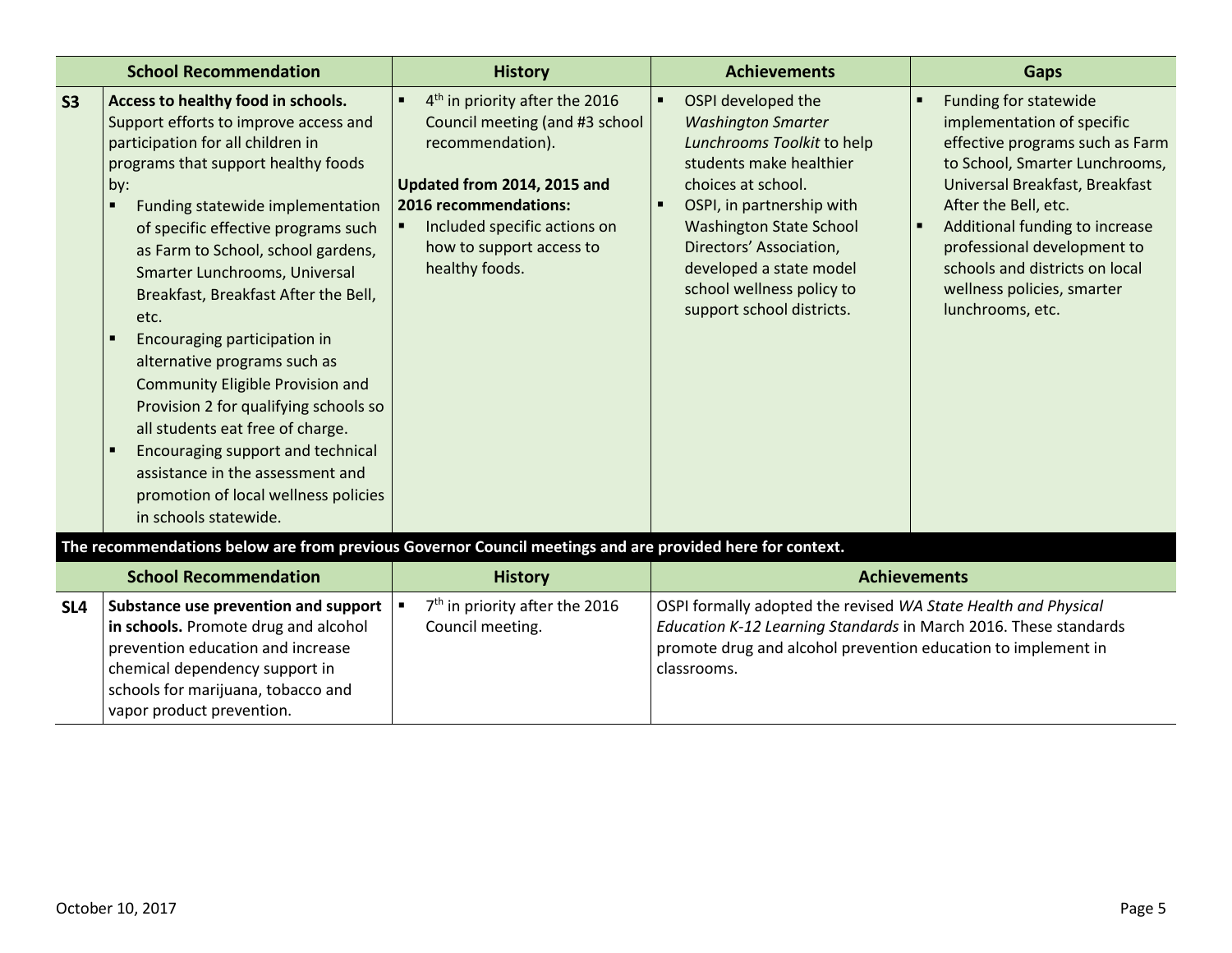|                 | <b>School Recommendation</b>                                                                                                                                                                                                                                                                                                                                                                                 | <b>History</b>                                                                                                               | <b>Achievements</b>                                                                                                                                                                                                                                                                                                                                |
|-----------------|--------------------------------------------------------------------------------------------------------------------------------------------------------------------------------------------------------------------------------------------------------------------------------------------------------------------------------------------------------------------------------------------------------------|------------------------------------------------------------------------------------------------------------------------------|----------------------------------------------------------------------------------------------------------------------------------------------------------------------------------------------------------------------------------------------------------------------------------------------------------------------------------------------------|
| SL5             | Comprehensive suicide prevention in<br>schools. Ensure resources are available<br>for identification, follow-up and<br>treatment of health and mental health<br>conditions by implementing existing<br>legislation to support comprehensive<br>suicide prevention programs in schools<br>and higher education and improving<br>connections between schools and<br>behavioral healthcare providers.           | 8 <sup>th</sup> in priority after the 2016<br>$\blacksquare$<br>Council meeting.                                             | No known statewide progress.                                                                                                                                                                                                                                                                                                                       |
| SL <sub>6</sub> | Encourage schools to implement a<br>minimum of 30 minutes of active daily<br>recess. Encourage recess before lunch.                                                                                                                                                                                                                                                                                          | $\blacksquare$<br>2 <sup>nd</sup> in priority after the 2015<br>Council meeting.                                             | $\blacksquare$<br>Bethel School District increased recess time for elementary schools<br>from 25 minutes to 40 minutes.<br>Seattle Public Schools supported implementation of recess in<br>elementary schools.                                                                                                                                     |
| SL7             | Promote and support school districts to<br>adopt and/or revise health and physical<br>education curriculum aligned to the<br>new K-12 Washington State Health and<br>Physical Education Learning Standards.                                                                                                                                                                                                  | $7th$ in priority after the 2015<br>Council meeting.<br>3rd in priority after the 2014<br>$\blacksquare$<br>Council meeting. | OSPI formally adopted the revised WA State Health and Physical<br>Education K-12 Learning Standards in March 2016.                                                                                                                                                                                                                                 |
| SL <sub>8</sub> | Support and encourage schools to<br>increase year-round fresh fruit,<br>vegetables, and healthy food by<br>offering more fruits, vegetables, and<br>minimally processed foods, by<br>sustaining and expanding Farm to<br>School at Department of Agriculture,<br>and by expanding Backpacks for Kids.<br>Encourage fruit and vegetable<br>purchases through Washington's Basic<br>Food (food stamp) program. | 8 <sup>th</sup> in priority after the 2015<br>$\blacksquare$<br>Council meeting.                                             | In 2017, the Food Insecurity Nutrition Incentives program (Complete<br>Eats) was launched in Safeway stores in 27 counties and Farmer's<br>Markets in 18 counties. Fruit and vegetable prescriptions were issues by<br>health systems in 7 counties. Program provides incentives to SNAP<br>participants who buy qualifying vegetables and fruits. |
| SL9             | Implement late start for high schools<br>and add 30 minutes of dedicated<br>physical activity time to the school day.                                                                                                                                                                                                                                                                                        | 10 <sup>th</sup> in priority after the 2014<br>Council meeting.                                                              | No known statewide progress.                                                                                                                                                                                                                                                                                                                       |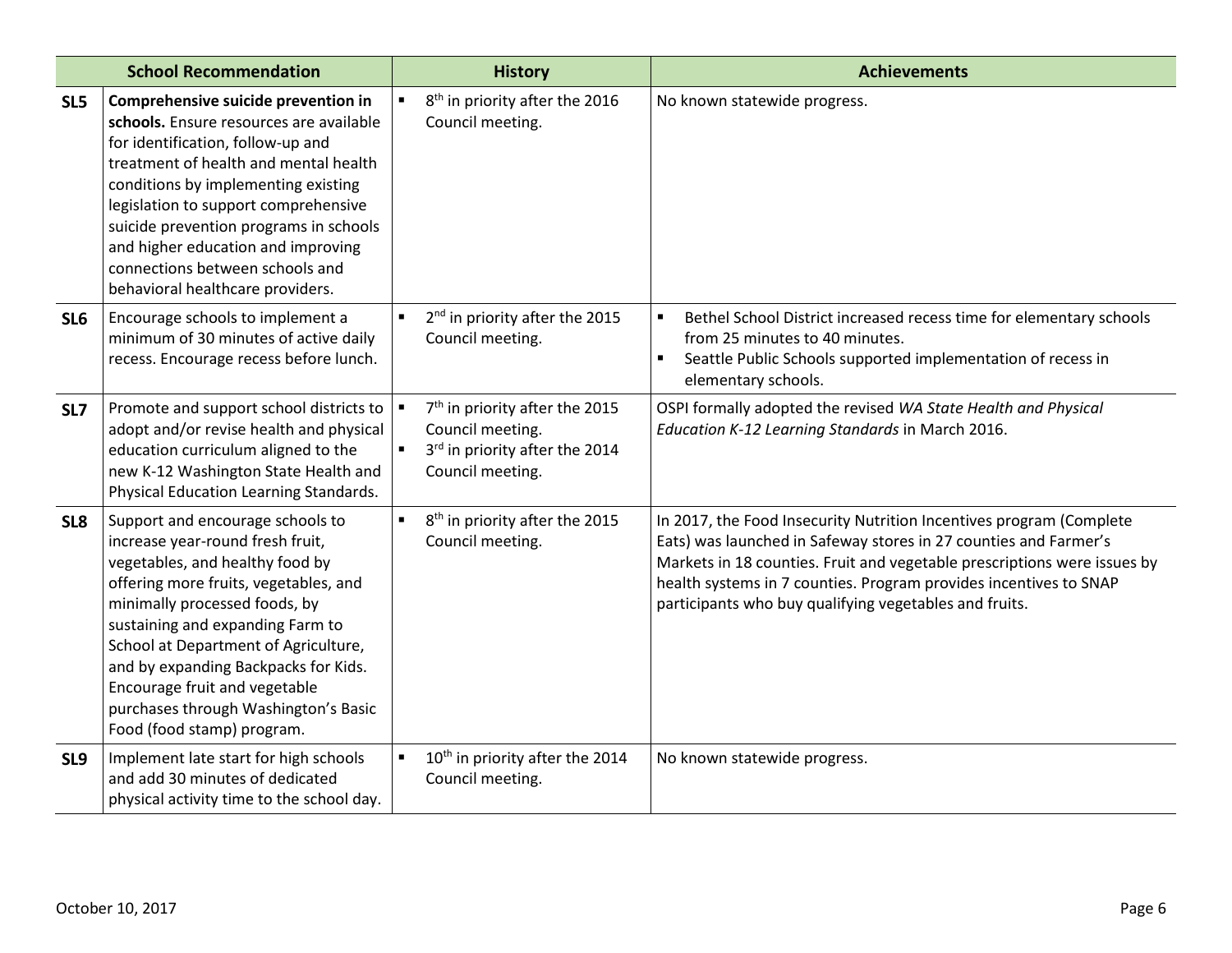**COMMUNITY** (C 1-4 are new recommendations and are highlighted. The others are historical from previous Council meetings.)

| <b>Community Recommendation</b> |                                                                                                                                                                                           | <b>History</b>                                                                                                                                                                                           | <b>Achievements</b>                                                                                                                                                                                                                                                                                                                                                                                                                                                                                                                             | Gaps                                                                                                                                                                                                                        |
|---------------------------------|-------------------------------------------------------------------------------------------------------------------------------------------------------------------------------------------|----------------------------------------------------------------------------------------------------------------------------------------------------------------------------------------------------------|-------------------------------------------------------------------------------------------------------------------------------------------------------------------------------------------------------------------------------------------------------------------------------------------------------------------------------------------------------------------------------------------------------------------------------------------------------------------------------------------------------------------------------------------------|-----------------------------------------------------------------------------------------------------------------------------------------------------------------------------------------------------------------------------|
| C <sub>1</sub>                  | <b>Foundational support for Healthiest</b><br><b>Next Generation Initiative. Continue</b><br>funding three Healthiest Next<br>Generation coordinators at the DOH,<br>DEL, DCYF, and OSPI. | 2 <sup>nd</sup> in priority after the 2016<br>Council meeting (and #1<br>community recommendation).<br>Updated from 2014, 2015 and<br>2016 recommendation:<br>Inclusion of coordinator at<br><b>DCYF</b> | We continue to make great strides<br>in our state with improved<br>collaboration between these three<br>agencies around children's health.                                                                                                                                                                                                                                                                                                                                                                                                      | Permanent funding for cross-agency<br>collaboration on children's health<br>(agencies are currently funding<br>these positions as they are able to).                                                                        |
| C <sub>2</sub>                  | Support outdoor recreation for youth<br>and families.                                                                                                                                     | 5 <sup>th</sup> in priority after the 2016<br>Council meeting (and #2<br>community recommendation).<br>Same as 2015 and 2016<br>recommendation.                                                          | Legislature passed a bill in 2015-<br>2017 implementing many of the<br>recommendations of the<br>Governor's Blue Ribbon Task Force<br>on Parks and Outdoor Recreation.                                                                                                                                                                                                                                                                                                                                                                          |                                                                                                                                                                                                                             |
| C <sub>3</sub>                  | Reduce consumption of sugar-<br>sweetened beverages (SSBs).                                                                                                                               | 6 <sup>th</sup> in priority after the 2016<br>$\blacksquare$<br>Council meeting (and #3<br>community recommendation).<br>Same as 2016 recommendation                                                     | $\blacksquare$<br>Recent hypothetical cost<br>effectiveness modeling of a<br>\$0.02 per ounce sugar-<br>sweetened beverage excise tax<br>in Washington found it would<br>prevent 8,380 cases of<br>childhood obesity and save<br>\$484 million in health care<br>costs.<br>Modeling was provided by the<br>Harvard TH Chan School of<br>Public Health's Childhood<br><b>Obesity Cost Effectiveness</b><br>Study (CHOICES).<br>Washington was in the<br>٠<br>inaugural cohort for the<br><b>CHOICES State Partnership</b><br>Learning Community. | A sugar-sweetened beverage (SSB)<br>excise tax, 2 cents per ounce with<br>tax dollars gained used to prevent<br>consumption of sugar-sweetened<br>beverages and invest in<br>communities hardest hit by SSB<br>consumption. |
| C <sub>4</sub>                  | Tobacco 21. Raise the legal minimum<br>age for purchasing cigarettes from 18<br>to 21.                                                                                                    | New 2017 recommendation                                                                                                                                                                                  |                                                                                                                                                                                                                                                                                                                                                                                                                                                                                                                                                 | Policy change.                                                                                                                                                                                                              |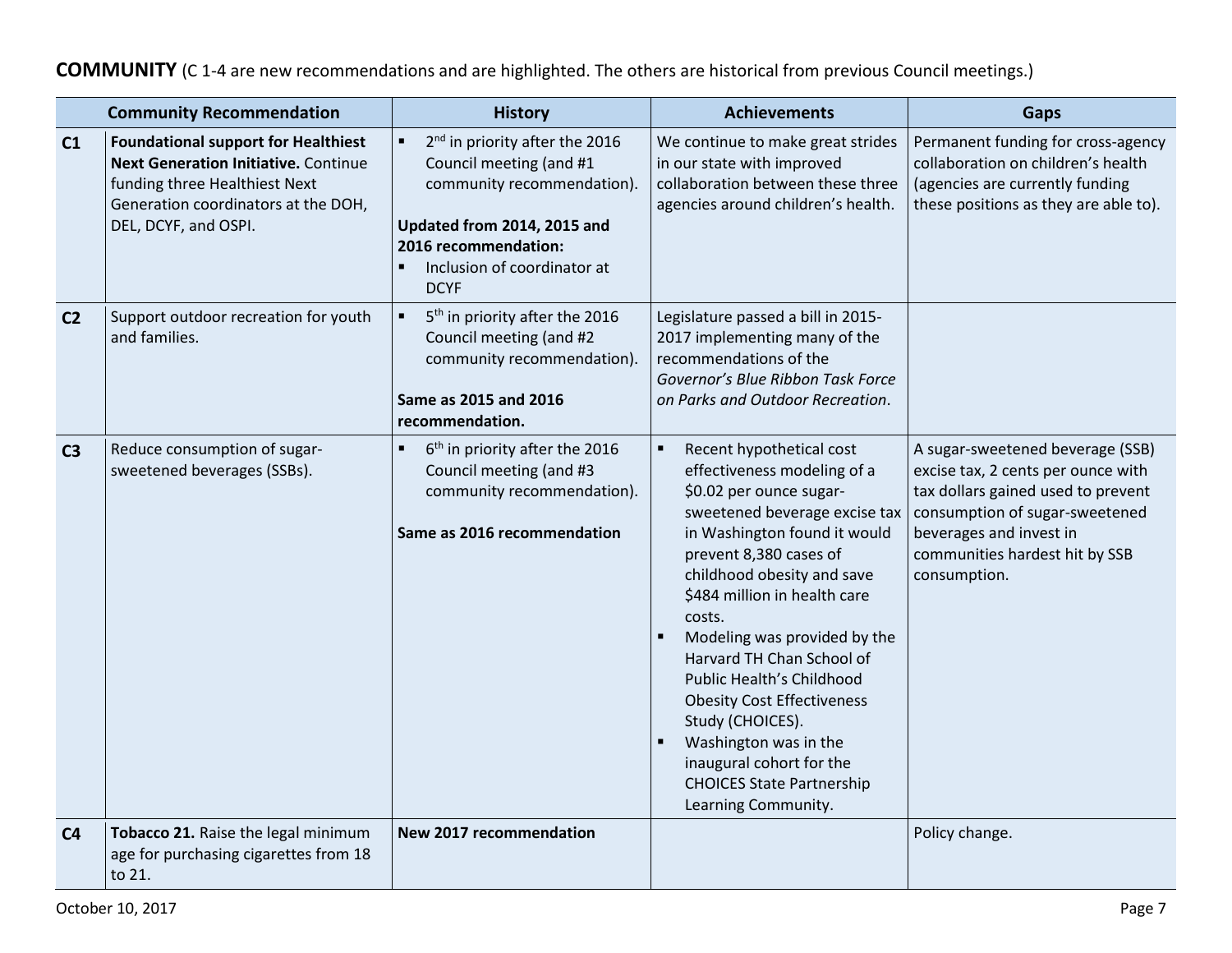| The recommendations below are from previous Governor Council meetings and are provided here for context. |                                                                                                                                                                                                                                                                                                                                                                                                                                                                                  |                                  |                                                                                                                                   |                                                                                                                                                                                                                                                                                                                                                    |
|----------------------------------------------------------------------------------------------------------|----------------------------------------------------------------------------------------------------------------------------------------------------------------------------------------------------------------------------------------------------------------------------------------------------------------------------------------------------------------------------------------------------------------------------------------------------------------------------------|----------------------------------|-----------------------------------------------------------------------------------------------------------------------------------|----------------------------------------------------------------------------------------------------------------------------------------------------------------------------------------------------------------------------------------------------------------------------------------------------------------------------------------------------|
|                                                                                                          | <b>Community Recommendation</b>                                                                                                                                                                                                                                                                                                                                                                                                                                                  |                                  | <b>History</b>                                                                                                                    | <b>Achievements</b>                                                                                                                                                                                                                                                                                                                                |
| C <sub>5</sub>                                                                                           | Increase access to fruits and vegetables<br>and other healthy foods by promoting<br>participation in Washington's<br><b>Supplemental Nutrition Assistance</b><br>Program (SNAP/Basic Food/food<br>stamps) and the Special Supplemental<br>Nutrition Program for Women, Infants,<br>and Children (WIC), while supporting<br>efforts that make high-quality healthy<br>foods more affordable, accessible, and<br>convenient for program clients and all<br>families in Washington. |                                  | 5 <sup>th</sup> in priority after the 2015<br>Council meeting.<br>8 <sup>th</sup> in priority after the 2014<br>Council meeting.  | In 2017, the Food Insecurity Nutrition Incentives program (Complete<br>Eats) was launched in Safeway stores in 27 counties and Farmer's<br>Markets in 18 counties. Fruit and vegetable prescriptions were issues by<br>health systems in 7 counties. Program provides incentives to SNAP<br>participants who buy qualifying vegetables and fruits. |
| C6                                                                                                       | Integrate health equity into the<br>Washington State Department of<br>Transportation's overall agency plan.<br>Particularly focus on health equity<br>when planning, investing in, and<br>implementing comprehensive Safe<br>Routes to School programs and<br><b>Complete Streets and Active</b><br>Transportation projects.                                                                                                                                                     |                                  | 6 <sup>th</sup> in priority after the 2015<br>Council meeting.                                                                    | No known statewide progress.                                                                                                                                                                                                                                                                                                                       |
| C <sub>7</sub>                                                                                           | Encourage breastfeeding by fully<br>implementing Breastfeeding Friendly<br>Washington in hospitals, early learning<br>settings, worksites and clinics; funding<br>Medicaid to reimburse for<br>breastfeeding education and lactation<br>counseling; and assuring breastfeeding<br>support is defined and covered by<br>insurance.                                                                                                                                                | $\blacksquare$<br>$\blacksquare$ | 9 <sup>th</sup> in priority after the 2015<br>Council meeting.<br>6 <sup>th</sup> in priority after the 2014<br>Council meeting.  | As of October 2017, there are 44 hospitals, birth centers and community<br>health clinics across Washington recognized as Breastfeeding Friendly by<br>the Department of Health.                                                                                                                                                                   |
| C8                                                                                                       | <b>Implement Healthy Communities</b><br>programs statewide.                                                                                                                                                                                                                                                                                                                                                                                                                      | $\blacksquare$                   | 10 <sup>th</sup> in priority after the 2015<br>Council meeting.<br>5 <sup>th</sup> in priority after the 2014<br>Council meeting. | DOH continues to provide federal funding to select counties.                                                                                                                                                                                                                                                                                       |